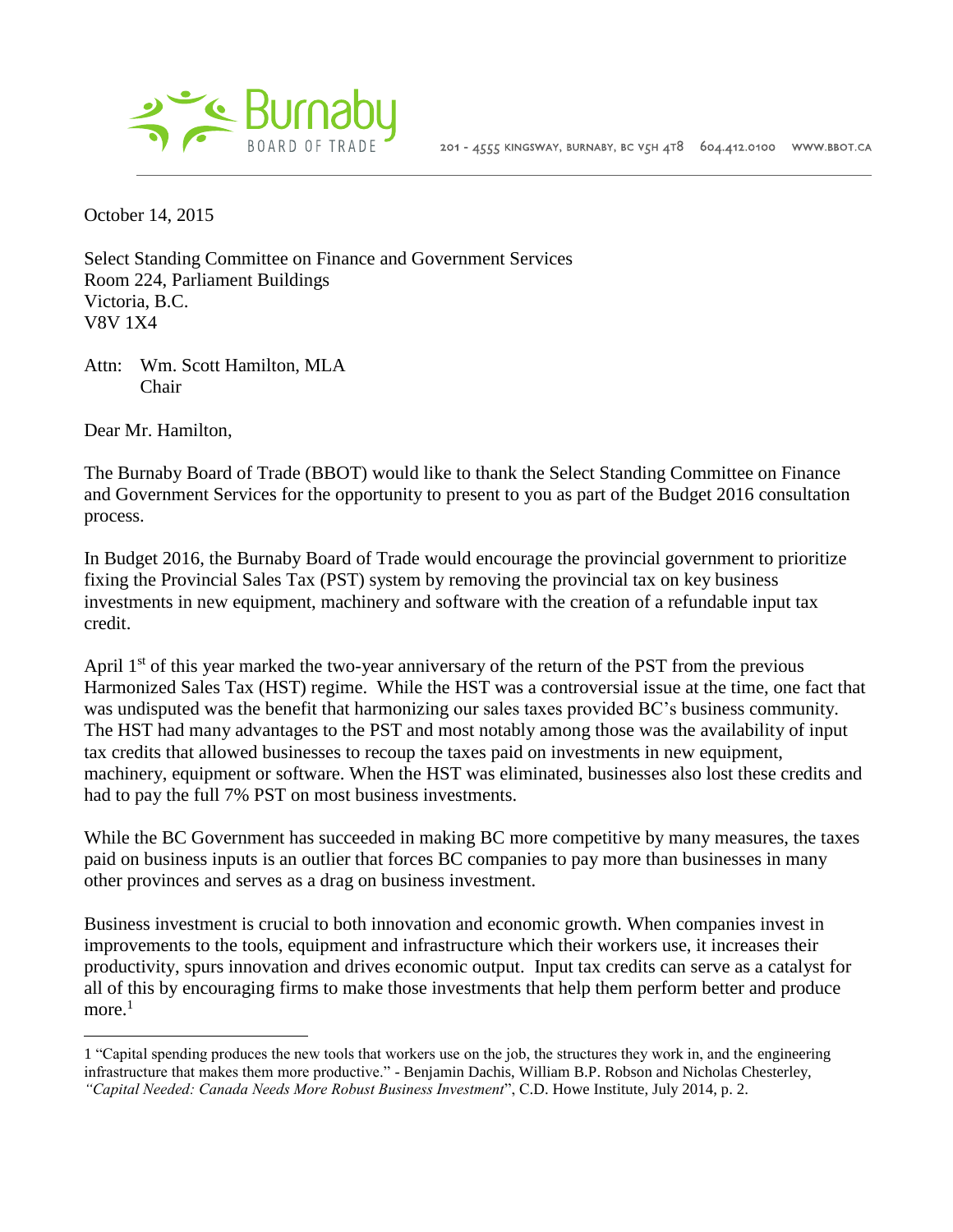

Canada as a whole has long lagged behind both the USA and its international peers in business investment and BC sees even less such investment than the Canadian average.<sup>2</sup> The Burnaby Board of Trade believes that the provincial government, by implementing an input tax credit for new equipment, machinery and software, could help invigorate business investment in the province and help boost the competitiveness of our local firms.

Under the previous HST regime, businesses in BC could claim a credit for the tax paid on business investments including new equipment, machinery and software. However, with the switch back to the PST those credits were eliminated for the provincial portion of the tax in what amounted to a 7% tax increase on key business investments. This resulted in BC trailing other provinces with one of the worst Marginal Effective Tax Rates (METR) for capital investment.

The METR represents the tax imposed on an incremental dollar invested and takes into account all taxes applied to revenue/profits as well as to the investment required to make that profit. This measure is often seen as a more accurate depiction of the total tax burden placed on business.

As shown in Table 1, the provinces with the least competitive METRs on capital investments are the provinces of BC, Manitoba and Saskatchewan. It is interesting to note that these provinces "continue to levy the retail sales tax, which results in a significant tax on capital investments (other provinces have harmonized their sales tax with the federal GST, and Alberta has no sales tax, so capital taxation is less severe)."<sup>3</sup> This is the impact of the PST---it contributes to BC having the second-worst marginal effective tax rate for businesses in the country.

While the METR is just one measure of tax competitiveness, it highlights the impact of tax policy on interprovincial competitiveness. The return of the PST and the elimination of the input tax credits previously available under the HST is directly responsible for placing BC second-last among provinces in this measure.

| Table 1          |                                                                          |
|------------------|--------------------------------------------------------------------------|
| Province         | Aggregate<br>Marginal<br>Effective Tax<br>Rate on Capital<br>Investments |
| New Brunswick    | 4.8                                                                      |
| Newfoundland     | 10.7                                                                     |
| PEI              | 11.4                                                                     |
| Nova Scotia      | 13.4                                                                     |
| Quebec           | 15.9                                                                     |
| Alberta          | 17.0                                                                     |
| Ontario          | 18.2                                                                     |
| Canadian Average | 19.0                                                                     |
| Saskatchewan     | 24.3                                                                     |
| ВC               | 27.5                                                                     |
| Manitoba         | 27.9                                                                     |

Source: D. Chen and J. Mintz. (2015). The 2014 Global Tax Competitiveness Report: A Proposed Business Tax Reform Agenda. *The School of Public Policy: SPP Research Papers. 8*(4) University of Calgary.

 $\overline{a}$ 

<sup>2</sup> See Dachis, Robson and Chesterley, "*Capital Needed"* (2014)

<sup>3</sup> D. Chen and J. Mintz. (2015). The 2014 Global Tax Competitiveness Report: A Proposed Business Tax Reform Agenda. *The School of Public Policy: SPP Research Papers. 8*(4) University of Calgary, p. 11.